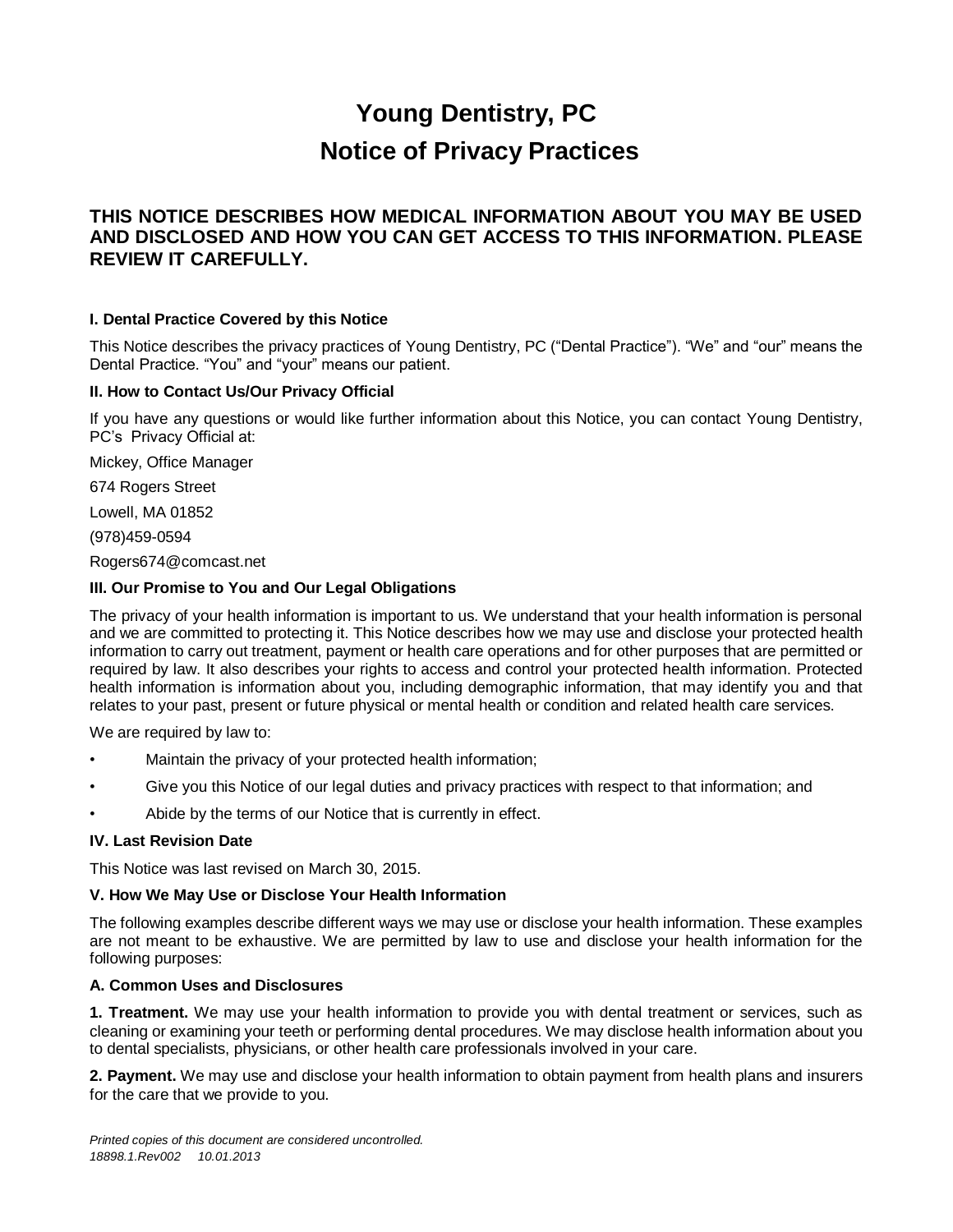**3. Health Care Operations.** We may use and disclose health information about you in connection with health care operations necessary to run our practice, including review of our treatment and services, training, evaluating the performance of our staff and health care professionals, quality assurance, financial or billing audits, legal matters, and business planning and development.

**4. Appointment Reminders.** We may use or disclose your health information when contacting you to remind you of a dental appointment. We may contact you by using a postcard, letter, phone call, voice message, text or email.

**5. Treatment Alternatives and Health-Related Benefits and Services.** We may use and disclose your health information to tell you about treatment options or alternatives or health-related benefits and services that may be of interest to you.

**6. Disclosure to Family Members and Friends.** We may disclose your health information to a family member or friend who is involved with your care or payment for your care if you do not object or, if you are not present, we believe it is in your best interest to do so.

**7. Disclosure to Business Associates.** We may disclose your protected health information to our third-party service providers (called, "business associates") that perform functions on our behalf or provide us with services if the information is necessary for such functions or services. For example, we may use a business associate to assist us in maintaining our practice management software. All of our business associates are obligated, under contract with us, to protect the privacy of your information and are not allowed to use or disclose any information other than as specified in our contract.

#### **B. Less Common Uses and Disclosures**

**1. Disclosures Required by Law.** We may use or disclose patient health information to the extent we are required by law to do so. For example, we are required to disclose patient health information to the U.S. Department of Health and Human Services so that it can investigate complaints or determine our compliance with HIPAA.

**2. Public Health Activities.** We may disclose patient health information for public health activities and purposes, which include: preventing or controlling disease, injury or disability; reporting births or deaths; reporting child abuse or neglect; reporting adverse reactions to medications or foods; reporting product defects; enabling product recalls; and notifying a person who may have been exposed to a disease or may be at risk for contracting or spreading a disease or condition.

**3. Victims of Abuse, Neglect or Domestic Violence.** We may disclose health information to the appropriate government authority about a patient whom we believe is a victim of abuse, neglect or domestic violence.

**4. Health Oversight Activities.** We may disclose patient health information to a health oversight agency for activities necessary for the government to provide appropriate oversight of the health care system, certain government benefit programs, and compliance with certain civil rights laws.

**5. Lawsuits and Legal Actions.** We may disclose patient health information in response to (i) a court or administrative order or (ii) a subpoena, discovery request, or other lawful process that is not ordered by a court if efforts have been made to notify the patient or to obtain an order protecting the information requested.

**6. Law Enforcement Purposes.** We may disclose your health information to a law enforcement official for a law enforcement purposes, such as to identify or locate a suspect, material witness or missing person or to alert law enforcement of a crime.

**7. Coroners, Medical Examiners and Funeral Directors.** We may disclose your health information to a coroner, medical examiner or funeral director to allow them to carry out their duties.

**8. Organ, Eye and Tissue Donation.** We may use or disclose your health information to organ procurement organizations or others that obtain, bank or transplant cadaveric organs, eyes or tissue for donation and transplant.

**9. Research Purposes.** We may use or disclose your information for research purposes pursuant to patient authorization waiver approval by an Institutional Review Board or Privacy Board.

**10. Serious Threat to Health or Safety.** We may use or disclose your health information if we believe it is necessary to do so to prevent or lessen a serious threat to anyone's health or safety.

**11. Specialized Government Functions.** We may disclose your health information to the military (domestic or foreign) about its members or veterans, for national security and protective services for the President or other heads of state, to the government for security clearance reviews, and to a jail or prison about its inmates.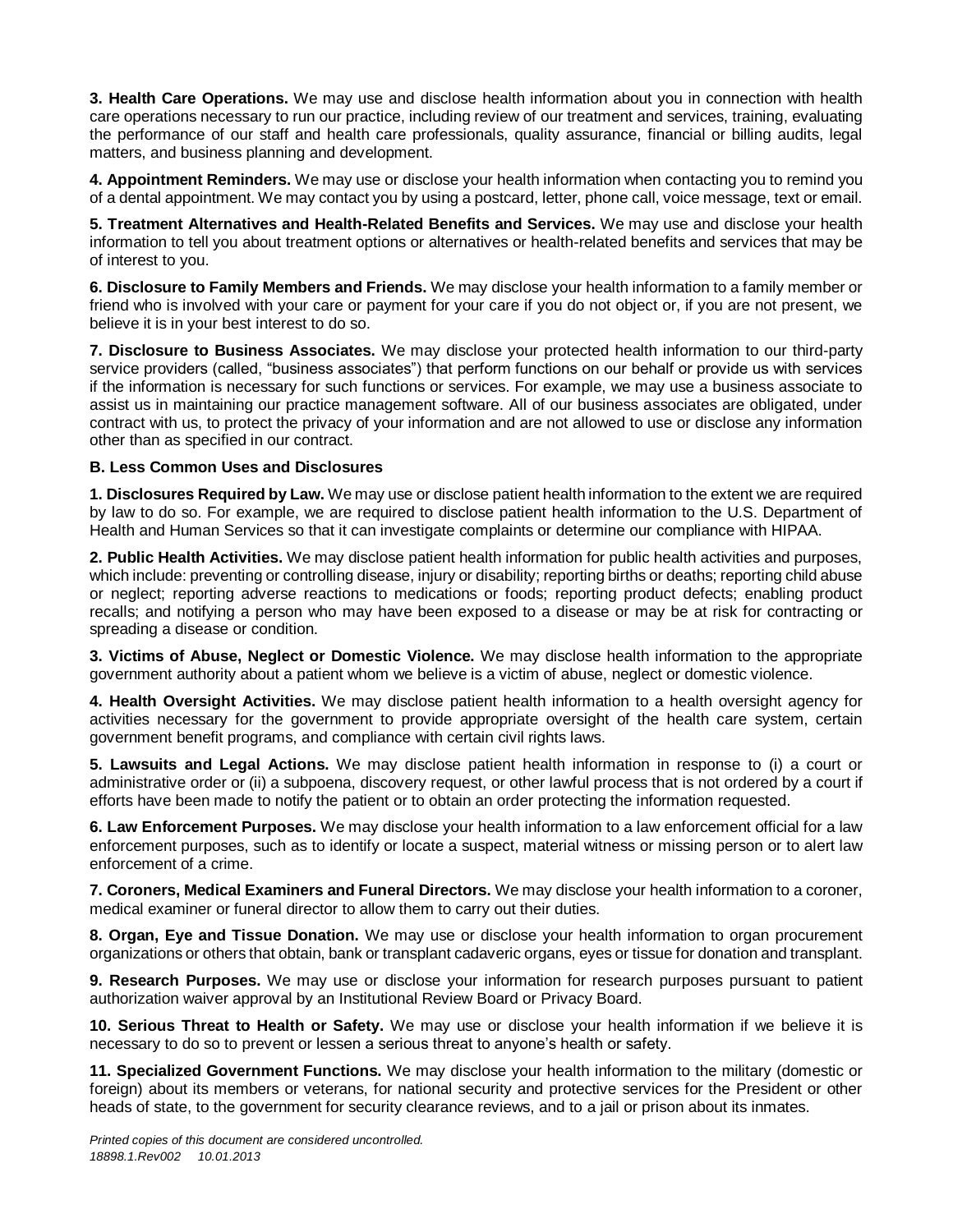**12. Workers' Compensation.** We may disclose your health information to comply with workers' compensation laws or similar programs that provide benefits for work-related injuries or illness.

### **VI. Your Written Authorization for Any Other Use or Disclosure of Your Health Information**

Uses and disclosures of your protected health information that involve the release of psychotherapy notes (if any), marketing, sale of your protected health information, or other uses or disclosures not described in this notice will be made only with your written authorization, unless otherwise permitted or required by law. You may revoke this authorization at any time, in writing, except to the extent that this office has taken an action in reliance on the use of disclosure indicated in the authorization. If a use or disclosure of protected health information described above in this notice is prohibited or materially limited by other laws that apply to use, we intend to meet the requirements of the more stringent law.

### **VII. Your Rights with Respect to Your Health Information**

You have the following rights with respect to certain health information that we have about you (information in a Designated Record Set as defined by HIPAA). To exercise any of these rights, you must submit a written request to our Privacy Official listed on the first page of this Notice.

#### **A. Right to Access and Review**

You may request to access and review a copy of your health information. We may deny your request under certain circumstances. You will receive written notice of a denial and can appeal it. We will provide a copy of your health information in a format you request if it is readily producible. If not readily producible, we will provide it in a hard copy format or other format that is mutually agreeable. If your health information is included in an Electronic Health Record, you have the right to obtain a copy of it in an electronic format and to direct us to send it to the person or entity you designate in an electronic format. We may charge a reasonable fee to cover our cost to provide you with copies of your health information.

# **B. Right to Amend**

If you believe that your health information is incorrect or incomplete, you may request that we amend it. We may deny your request under certain circumstances. You will receive written notice of a denial and can file a statement of disagreement that will be included with your health information that you believe is incorrect or incomplete.

#### **C. Right to Restrict Use and Disclosure**

You may request that we restrict uses of your health information to carry out treatment, payment, or health care operations or to your family member or friend involved in your care or the payment for your care. We may not (and are not required to) agree to your requested restrictions, with one exception: If you pay out of your pocket in full for a service you receive from us and you request that we not submit the claim for this service to your health insurer or health plan for reimbursement, we must honor that request.

#### **D. Right to Confidential Communications, Alternative Means and Locations**

You may request to receive communications of health information by alternative means or at an alternative location. We will accommodate a request if it is reasonable and you indicate that communication by regular means could endanger you. When you submit a written request to the Privacy Official listed on the first page of this Notice, you need to provide an alternative method of contact or alternative address and indicate how payment for services will be handled.

#### **E. Right to an Accounting of Disclosures**

You have a right to receive an accounting of disclosures of your health information for the six (6) years prior to the date that the accounting is requested except for disclosures to carry out treatment, payment, health care operations (and certain other exceptions as provided by HIPAA). The first accounting we provide in any 12-month period will be without charge to you. We may charge a reasonable fee to cover the cost for each subsequent request for an accounting within the same 12-month period. We will notify you in advance of this fee and you may choose to modify or withdraw your request at that time.

# **F. Right to a Paper Copy of this Notice**

You have the right to a paper copy of this Notice. You may ask us to give you a paper copy of the Notice at any time (even if you have agreed to receive the Notice electronically). To obtain a paper copy, ask the Privacy Official.

# **G. Right to Receive Notification of a Security Breach**

*Printed copies of this document are considered uncontrolled. 18898.1.Rev002 10.01.2013*